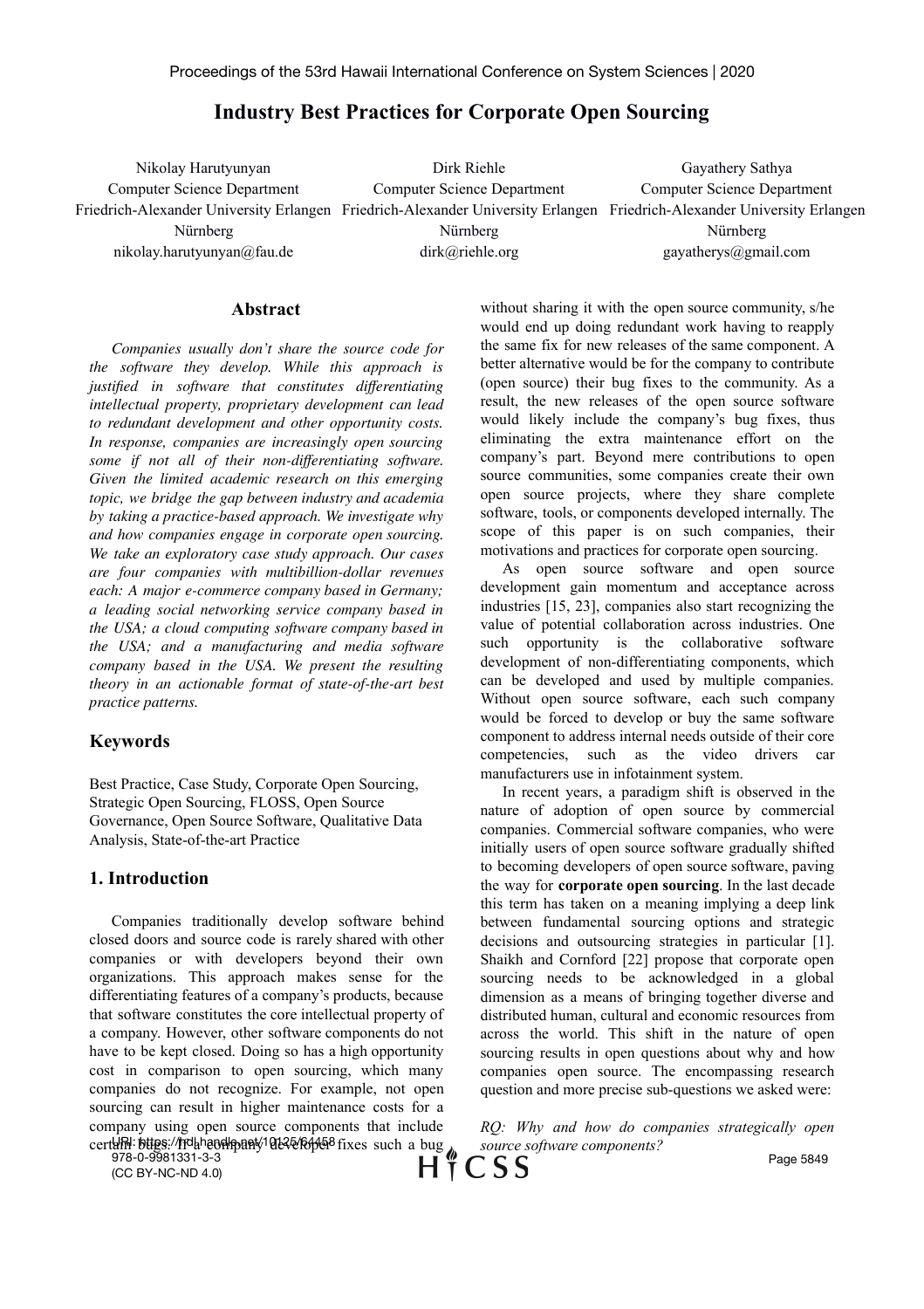*RQ1: What are the motivations, goals and factors for companies to open source the software they develop internally?*

*RQ2: What are the state-of-the-art practices and processes companies follow when open sourcing the software they develop internally?*

We started by reviewing the related literature following the methodology by Webster and Watson [24]. This resulted in the focal concepts of corporate open sourcing from the literature that we contrasted and compared with our findings. We then conducted an exploratory multiple-case case study at four companies chosen through theoretical sampling:

- **Company 1**: e-commerce company
- **Company 2**: social networking service company
- **Company 3**: cloud computing software company
- **Company 4**: engineering, manufacturing, and media software company.

Following the method by Yin [27], we gathered documentation on corporate open sourcing and interviewed employees managing and conducting open sourcing in all four companies. We then analyzed the gathered data by employing a tool for qualitative data analysis developed in our research group - QDAcity<sup>1</sup>, which ensured traceability between data and our findings. As a result, we developed a theory of industry best practices for corporate open sourcing. Our practice-based theory identified that companies decide to open source software they develop privately, among other reasons, in order to:

- develop innovative software
- recruit talent
- develop software with better quality
- improve product visibility and branding
- develop business partnership.

Our theory addresses how companies open source theory proprietary software in order to achieve the goals outlined above. We identified state-of-the-art practices for corporate open sourcing in the following three high-level domains:

- open sourcing advocacy and coordination
- software development
- project management.

We cast our findings in an actionable format of best practice patterns and processes. By best practices in this context we mean the current best practices in the industry, that is the state-of-the-art practices. We then summarized the abstract findings of our practice-based study, while presenting some of the key findings in the form of best practices. Our practices are presented as patterns [5] with a Context-Problem-Solution structure at the core. We used a pattern structure to present the identified practices, with patterns as an abstraction from a common solution to a recurring problem in a given context. This format can enable practitioners to benefit from our research, as argued in our previous work on benefits of using design patterns in an industry context [20] and in our previous studies employing this theory presentation format [7-9]. See Table 7 and Table 8 for examples of industry best practices for corporate open sourcing we derived from our data analysis.

In section 2, we present a review of related work and literature, while identifying the key concepts, gaps and open questions. In section 3, we present our research approach and methodology, including case study preparation, case context, data gathering, analysis methods and quality assurance. In section 4, we present the research findings in our theory on industry best practices for corporate open sourcing. We present the summarized results, as well as illustrative practices of our theory. In section 5, we discuss research limitations, including threats to internal validity and external validity. In section 6, we conclude the paper.

## **2. Related work**

Corporate open sourcing is an emerging topic in Information Systems research, which explains the limited academic research on the topic. We carefully collected and systematically reviewed the related work on the topic following the literature review methodology by Webster and Watson [24]. Our goal was to validate the research question; to understand the domain boundaries; and to identify the existing concepts around corporate open sourcing, focused on the reasons and goals behind the phenomenon, as well as the ways in which companies open source their software components. While some literature did address the motivation for open sourcing, very few authors focused on how to do corporate open sourcing. The latter was the significant gap we hope our theory will bridge.

Based on existing literature, Shaikh & Cornford [22] addressed the differences between outsourcing, insourcing, cosourcing, netsourcing, global sourcing and open sourcing. They also listed their take on the core characteristics of open-sourcing, identifying three aspects:

- Process (including communication, control, infrastructure, governance model, maintenance, distribution model, etc.)
- Product (including open source licensing, application types, quality, ownership, architecture, etc.)

<sup>1</sup> QDAcity - [qdacity.com,](https://qdacity.com/) [qdacity-app.appspot.com](https://qdacity-app.appspot.com/)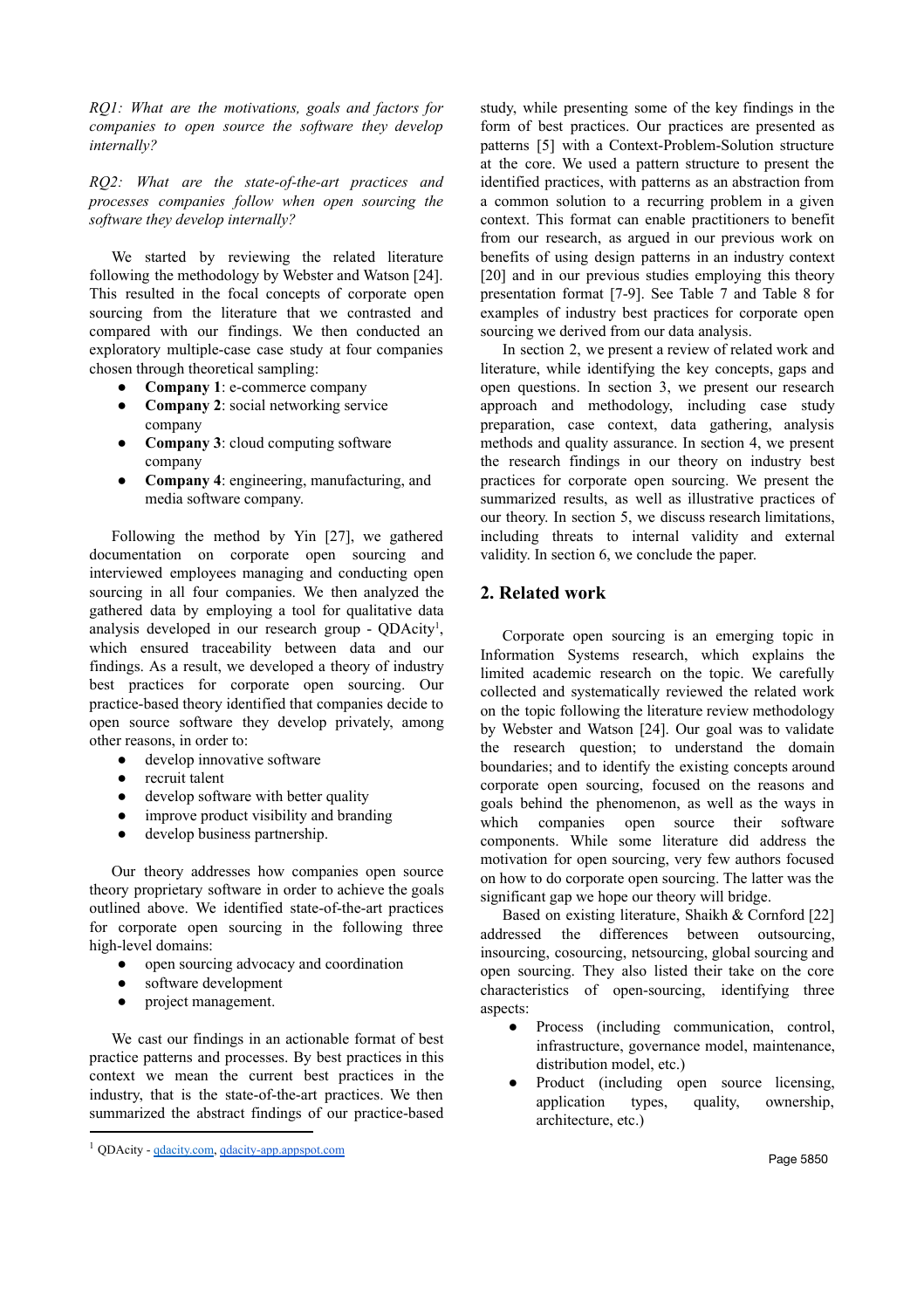Organization (including motivation, contributor profile, level of interest and contribution, mobility of developers, learning and training, etc.).

Shaikh & Cornford [22] suggest that open sourcing is a hybrid form of sourcing, a combination of outsourcing and open source. These characteristics suggest that open-sourcing is mostly relevant to non-core applications and services. The reasons for open sourcing only the non-core, non-competitive or non-differentiating components and services are highlighted by Lindman et al. [17]. The common reasons for avoiding open-sourcing core components are to safeguard a company's intellectual property and to gain an edge in competitive markets, even though some of these problems can be partly overcome by appropriate open source licensing.

We conducted our literature review based on the above-mentioned characteristics of open-sourcing [22] and on our research question. The first step was aimed at identifying related work. It involved conducting a systematic search on Google Scholar, ABI/INFORM Complete<sup>2</sup>, and EBSCO's Business Source Complete<sup>3</sup>. Firstly, the search identified relevant documents by the presence of search terms in titles, abstract, subject and keywords. Then for areas which did not yield any result, a full text search was conducted. Table 1 presents the major search terms we used.

| Table 1. Search terms used to find related work |  |  |  |  |
|-------------------------------------------------|--|--|--|--|
|                                                 |  |  |  |  |

| <b>Major Search Terms</b>                                                       |  |  |  |  |  |
|---------------------------------------------------------------------------------|--|--|--|--|--|
| "open sourcing" AND "strategies"                                                |  |  |  |  |  |
| "open sourcing" AND "innovation"                                                |  |  |  |  |  |
| "open sourcing" AND "product development"                                       |  |  |  |  |  |
| "open sourcing" AND "commercial product"                                        |  |  |  |  |  |
| "open sourcing" AND "outsourcing"                                               |  |  |  |  |  |
| ("business" OR "technical") AND ("open sourcing:" OR<br>"open innovation")      |  |  |  |  |  |
| ("open sourcing" OR "open innovation") AND "impact"                             |  |  |  |  |  |
| ("open sourcing" OR "open innovation") AND<br>"intellectual property"           |  |  |  |  |  |
| ("open sourcing" OR "open innovation") AND "ROI"<br>"open software development" |  |  |  |  |  |

<sup>3</sup> Business Source Complete -

The search yielded documents published between the years 1991 and 2016. They included peer-reviewed journal articles, conference papers, and workshop papers. We also identified open-access white papers and essays published by IEEE Computer Society, but we only use peer-reviewed papers in our analysis.

The next step involved the analysis of the resulting papers (based on information in abstract and conclusion) and snowballing (crawling through their references to find more research literature). As a result of this, only nine research articles were identified to be relevant for detailed analysis. Based on the analysis of these relevant articles, new search terms were identified, after which we conducted a new search using the new keywords. For example, *Open Innovation* was identified to have many concepts in common with *Open Sourcing,* and they were often used in literature with a similar meaning. As a result, 17 articles were considered for final analysis. We used the detailed literature analysis to draw parallels with our research findings.

We identified the common corporate motivations and goals for open sourcing found in the surveyed literature, presented in Table 2, where the columns each correspond to an identified motivation for corporate open sourcing:

- **[A] develop innovative software**
- **[B] recruit talent**
- **[C] develop software with better quality**
- **[D] accelerate pace of development/productivity**
- **[E] incorporate contributions from people belonging to diverse domains and skill set**
- **[F] improve product visibility and branding**
- **[G] develop open standards**
- **[H] improve return on investment (ROI)**
- **[I] create/expand business.**

**Table 2. Motivation to open source in literature**

| Pap    | <b>Motivation to Open Source in Companies</b> |     |     |     |     |     |     |         |                 |
|--------|-----------------------------------------------|-----|-----|-----|-----|-----|-----|---------|-----------------|
| er     | [A]                                           | [B] | [C] | [D] | [E] | [F] | [G] | [H]     | $[1]$           |
| $[1]$  | X                                             | X   |     |     | X   |     |     | X       |                 |
| $[2]$  | X                                             |     |     |     |     | Х   |     | X       | X               |
| $[4]$  | Χ                                             | X   |     | X   |     |     |     |         |                 |
| $[12]$ | X                                             | X   |     |     |     |     |     |         |                 |
| $[17]$ | X                                             |     |     |     |     |     | X   |         |                 |
| [18]   | X                                             |     | X   | X   |     |     |     |         |                 |
| $[19]$ | X                                             | X   | X   | X   | X   |     | X   | X       | X               |
| $[21]$ | X                                             |     |     |     |     |     |     |         |                 |
| $[22]$ | X                                             | X   | X   |     | X   |     |     | X       | X               |
| $[26]$ | X                                             | X   |     |     |     |     | X   | X<br>D. | X<br><b>COL</b> |

Page 5851

<sup>2</sup> ABI/INFORM Collection -

[proquest.com/products-services/abi\\_inform\\_complete.html](https://www.proquest.com/products-services/abi_inform_complete.html)

[ebsco.com/products/research-databases/business-source-complete](https://www.ebsco.com/products/research-databases/business-source-complete)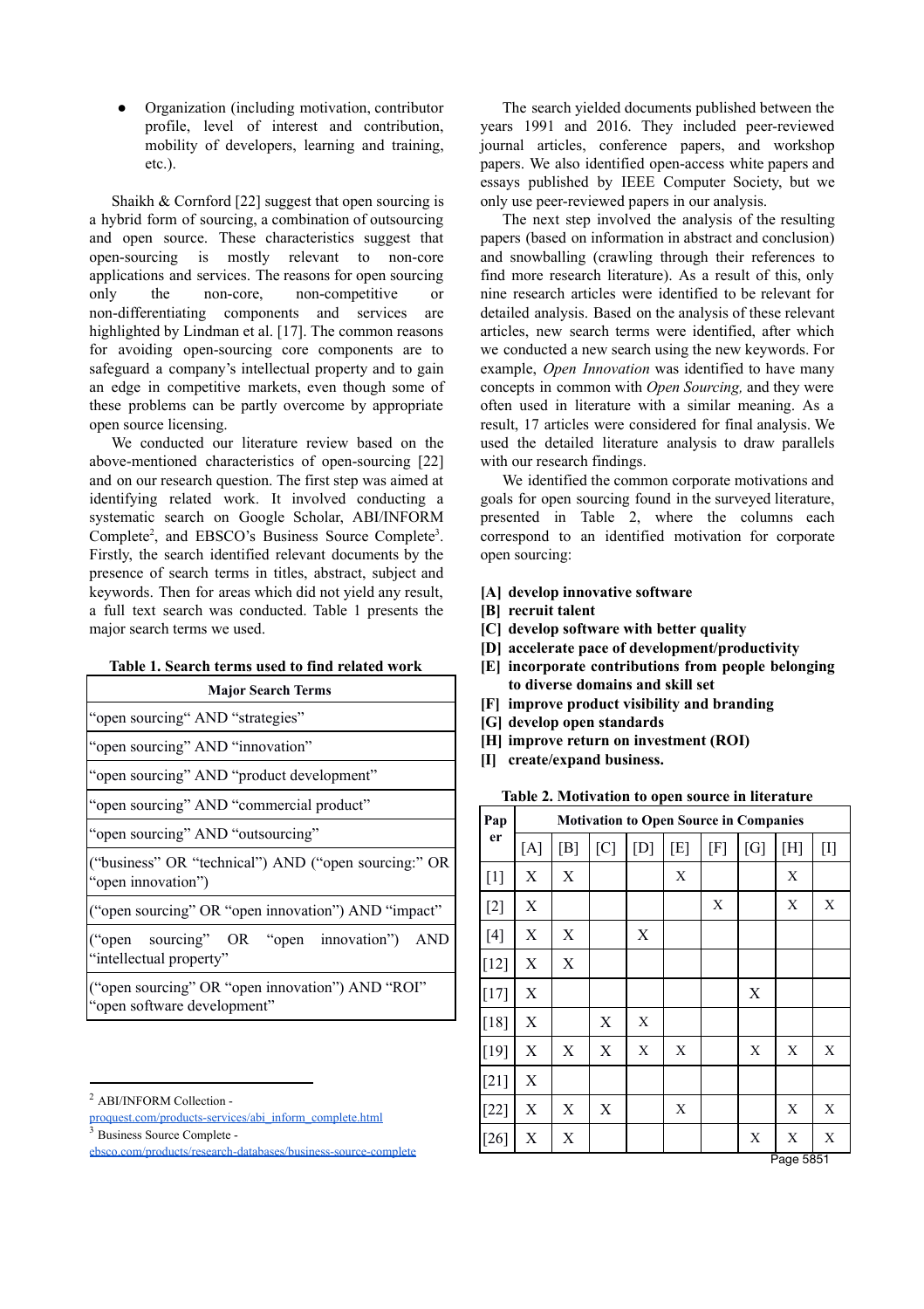| $[6]$             | $\mathbf X$ | X |   | $\mathbf X$ | $\mathbf X$ | X           |             |             |
|-------------------|-------------|---|---|-------------|-------------|-------------|-------------|-------------|
| $[10]$            | $\mathbf X$ | X |   |             |             |             | $\mathbf X$ | X           |
| $[15]$            | X           |   |   |             | $\mathbf X$ |             |             | $\mathbf X$ |
| $[16]$            | $\mathbf X$ |   | X |             |             |             | $\mathbf X$ |             |
| $\left[11\right]$ |             | X | X |             | $\mathbf X$ |             |             | X           |
| $[25]$            |             | X |   |             | $\mathbf X$ | $\mathbf X$ |             |             |
| $[14]$            |             |   |   |             |             | $\mathbf X$ |             |             |

Our case study findings confirm some of the corporate open sourcing motivations proposed by the reviewed literature, while suggesting some new ones not found in the analyzed literature.

Beyond the above-mentioned literature analysis, we also present a synthesis of some of the analyzed papers which h

ad the most relevance for our study.

Ägerfalk and Fitzgerald [1] discuss two approaches to open sourcing, namely: the liberation approach to open source a mature software product or component, and the commercialization approach to open source a product or component right from the beginning. The paper also elaborates the reasons, nature and consequences of open sourcing by companies. The authors describe that open sourcing reduces the cost of product development and caters to creativity because it involves collaboration in a community with a diversity of skills. The paper also describes some limitations involved in open sourcing such as a company being unable to force requirements, timeline, and priorities to the open community. It explains that developers may lose interest when they see an open source project as belonging to the company rather than the community and observes that the company must carefully balance its needs and the community's. To encourage this, the authors suggest the company develop an outsourcing relationship with some developers of the community and to create a position of open source program director for engaging with the community. Our best practices confirm this insight, as open source community engagement can help recruit suitable talent from the community.

Asundi, Carare and Dogan [2] analyzed the economic trade-offs associated with open sourcing. They analyzed the incentives for open sourcing by considering a conceptual model of two firms. They compare incentives between open sourcing and commercial off-the-shelf software development and also take competitive factors under consideration. They analyze all combinations like open sourcing versus proprietary development, unilateral open sourcing where one firm alone does open sourcing, and open source equilibrium where at some stage of the product life cycle multiple

firms choose to contribute to a project. Based on their analysis they conclude that open sourcing increases the size of the market and that the product gains market exposure. Through our case studies, we could not confirm that open sourcing can directly impact a company's market size.

Santos et al. [21] described that innovation of products and product lines are among the main motivations for corporate open sourcing. They proposed that an open sourced project can catalyze product innovation. Based on their theoretical model, they analyzed various factors like type of license, type of user, application domain, and stage of development, which can influence the attractiveness, effectiveness, activeness, likelihood of task completion, and time to complete the tasks of a project. As a result of their analysis they proposed which types of projects should be open sourced, as well as how companies should coordinate the open sourced projects, what licensing model should be chosen, and also how to increase market visibility. Our theory confirmed that companies decide to open source expecting accelerated innovation and better market visibility.

West [25] explored the indirect benefits of open sourcing by conducting a case study of several open source projects developed by and contributed to by Apple, IBM, Microsoft and others. He identified that these companies considered product maintenance and brand visibility as major reasons to open source their software. Other factors included commoditization of extension components. They also presented their results related to the strategies the companies followed in adopting hybrid business model of whether to open source the commodity software (non-differentiating features) or opening up the technology part which the competitors cannot easily develop on their own. Our theory confirmed the mentioned reasons for open sourcing. We also built upon the identified findings on how companies should open source, casting them as industry best practices.

Gentleman et al. [6] was the only relevant article we identified related to the non-commercial domain of computational biology and bioinformatics research. The authors elicited the importance of open sourcing by researchers. Their reason for open sourcing is that, in case of complicated scientific fields, it would be beneficial to develop software by incorporating contributions from other researchers in the community, which have a diverse and complementary set of skills. Despite the scope of our theory being on the open sourcing by commercial organizations, we recognized that there were similar reasons why commercial and non-commercial organizations decide to open source, though the ways in which they do differ.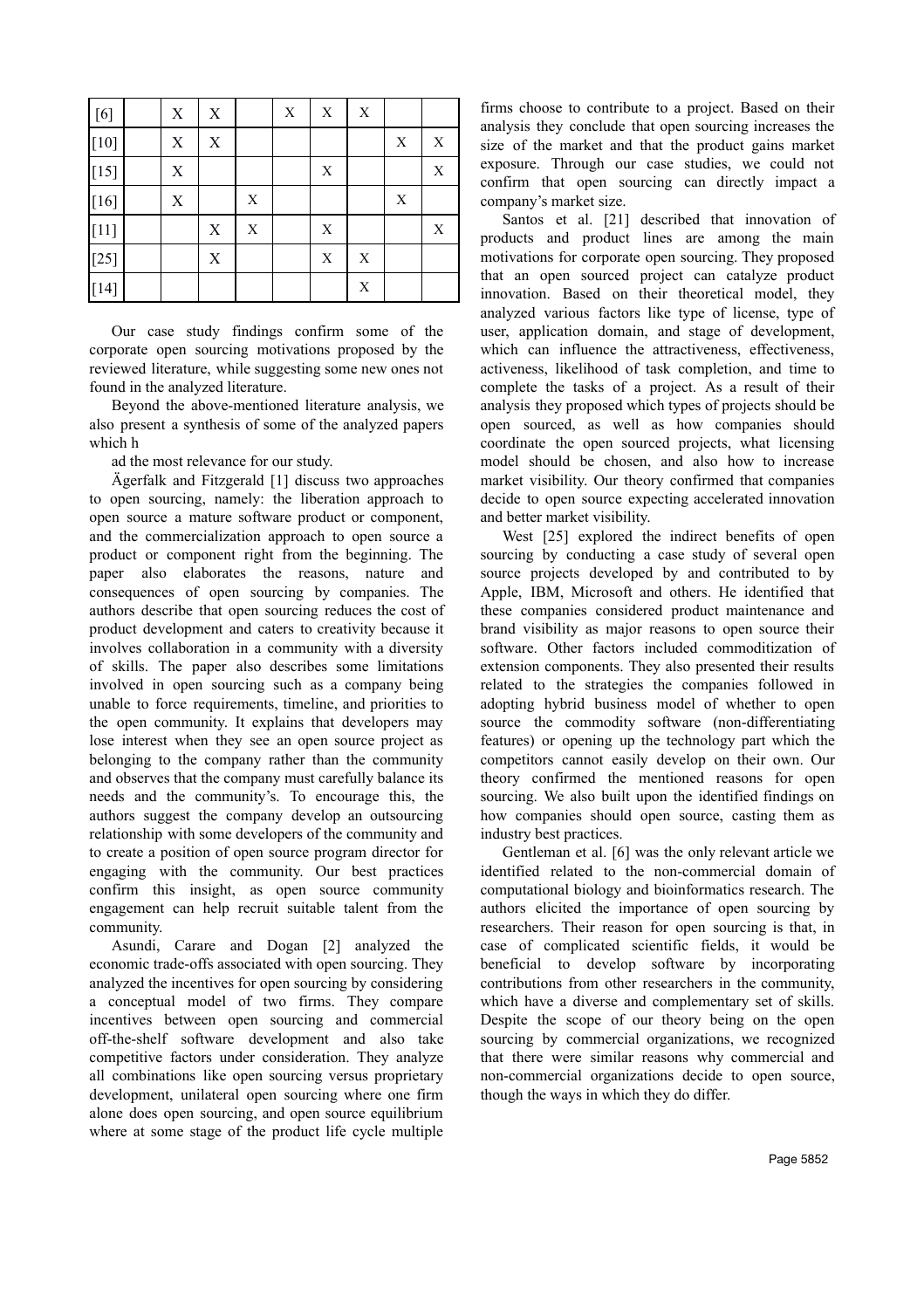## **3. Research method**

## **3.1. Case study methodology**

Our research questions RQ1 and RQ2 can be best answered by studying the concept of corporate open sourcing in its native and real-life context, which dictated our choice of methodology. We followed the case study research methodology informed by Yin [27], which enabled us to study why and how companies open source. We aimed for a practice-based theory with an in-depth analysis and rich insights that can be applied by other companies looking into corporate open sourcing.

Following Yin's case study methodology we:

- Step 1. identified the research question
- Step 2. chose relevant research method
- Step 3. identified case study design
- Step 4. developed case study protocol
- Step 5. selected cases from a theoretical sample
- Step 6. iteratively collected data
- Step 7. refined the study design
- Step 8. analyzed data using appropriate tools
- Step 9. derived and presented the results.

In accordance to our identified research questions, we set up an embedded multiple-case case study design wherein the corporate open sourcing is the overarching context. The units of analysis are the motivations for open sourcing (the *"why"*) when answering RQ1, and the state-of-the-art practices (the *"how"*) of open sourcing when answering RQ2. From the literature review and during the case study realization, it became evident that the *"how"* unit had further sub-units of analysis, namely the different aspects of open sourcing best practices. We developed a case study protocol as suggested by Yin [27] and using the template proposed by Brereton et al. [3].

We then selected the companies that would become the cases in our study. We selected four companies from our network of companies with advanced understanding and experience with corporate open sourcing. In order to choose a broad sample of companies, we categorized the companies in our network using the common dimensions of theoretical sampling: country (headquarters), type of customer, market position, size of company, maturity of company.

We then collected data at the selected companies, including documentation and expert interviews. To analyze the collected data we carried out a systematic qualitative data analysis (QDA) using the QDAcity tool, and then applying further techniques proposed by Yin [27] like pattern matching across cases, explanation building, and triangulation.

Based on the findings from the data analysis, a list of reasons for which companies engage in corporate open sourcing were identified. Based on the case study results we derived state-of-the-art practices that form an interconnected set of industry best practices or a handbook for corporate open source governance. These best practices cover various aspects of corporate open sourcing in the context of people, process, tools and artifacts.

#### **3.2. Case context and data sources**

The sample of the four companies in our case study includes a mix of companies with similar market positions, size, maturity, but different types of customers and geographic locations. They all are multibillion-dollar revenue companies based either in Germany or in the USA. We anonymized the company names as per their request. Table 3 gives an overview of the companies in our case study.

| ID             | HO<br>Country | тарк э. тисясисаг затрк от сазс зицу сотранку<br><b>Customer</b><br><b>Type</b> | <b>Market</b><br><b>Position</b> | <b>Size</b> | <b>Maturity</b> |
|----------------|---------------|---------------------------------------------------------------------------------|----------------------------------|-------------|-----------------|
| C1             | Germany       | Retail                                                                          | Leader                           | Large       | Mature          |
| C2             | USA           | Retail                                                                          | Leader                           | Large       | In growth       |
| C <sub>3</sub> | USA           | Enterprise                                                                      | Leader                           | Large       | Mature          |
| C4             | USA           | Enterprise,<br>Retail                                                           | Leader                           | Large       | Mature          |

**Table 3. Theoretical sample of case study companies**

**Company 1** (C1) is an e-commerce company based in Germany and operating in many EU countries. It is an active user of open source software, and has been actively involved in corporate open sourcing. It encourages corporate open sourcing, and has internal governance structure, rules, and processes.

**Company 2** (C2) is an international social networking service company based in the USA. It is an active open source user, contributor, and leader, known for creating and leading several impactful open source projects. It encourages corporate open sourcing, and has an extensive open source governance setup.

**Company 3** (C3) is a cloud computing software company based in the USA, and operating globally. It is an active open source user and contributor. It has internal processes and practices for open source governance, and encourages its employees to open source their software.

**Company 4** (C4) is an engineering, manufacturing, and media software company based in the USA, and operating internationally. Unlike the other companies, it has a large and diverse product portfolio. The company uses open source and shares some of its software.

To collect data at the selected companies, we conducted semi-structured interviews with expert employees at each company, sent out written Page 5853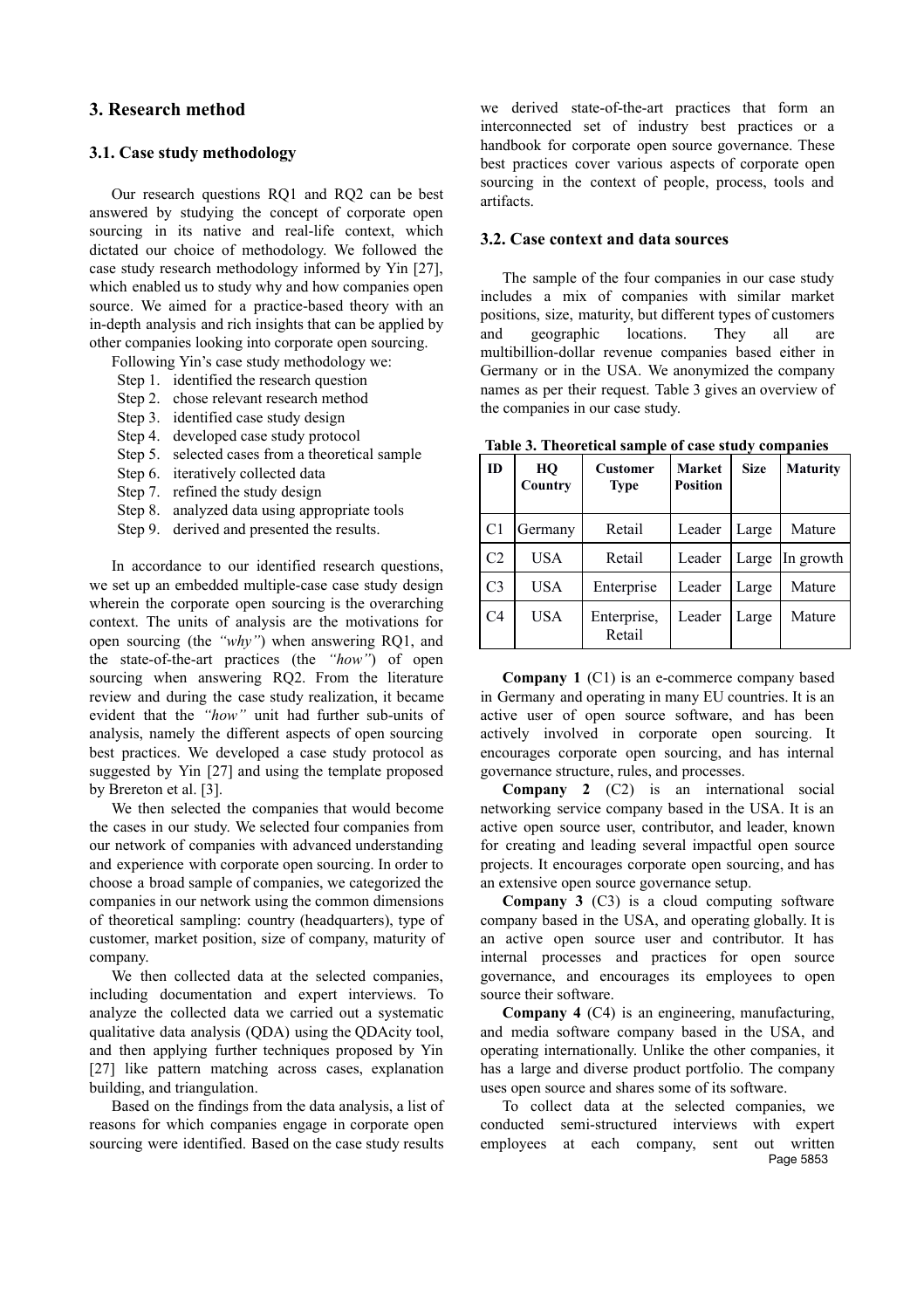questionnaires, and collected documentation on corporate open sourcing. Interview questions were restructured after the pilot case at Company 1 and fine-tuned in an iterative manner. Other data sources that we used in this study constituted internal documentation on open sourcing, websites, and internal wikis shared by case study company employees. For each company we aimed to interview an open source evangelist/advocate and a developer. Open source evangelists/advocates are mainly responsible for coordinating corporate open sourcing, internal communication and training on open source software, development, contribution, and leadership. Employees in this role also encourage open sourcing and disseminate (and sometimes shape) company strategy on open source. On the other hand, developer employees are responsible for the day-to-day aspects of open sourcing, including the development, and maintenance of the company's open sourced components, and community management for the open source projects the company leads. Our interview questions addressed the knowledge of each role. The data we collected is depicted in Table 4.

| Company<br>ID  | Data<br><b>Source ID</b> | <b>Expert Employee</b><br>Role | <b>Data Collection</b><br>Method |
|----------------|--------------------------|--------------------------------|----------------------------------|
| C1             | D1                       | Developer                      | Interview                        |
| C1             | D <sub>2</sub>           | Evangelist                     | Documentation<br>(internal wiki) |
| C <sub>2</sub> | D3                       | Open source<br>advocate        | Interview<br>Ouestionnaire       |
| C <sub>2</sub> | D <sub>4</sub>           | Developer                      | Interview<br>Questionnaire       |
| C <sub>3</sub> | D5                       | Open source<br>advocate        | Interview,<br>Documentation      |
| C <sub>3</sub> | D6                       | Developer                      | Interview                        |
| C <sub>4</sub> | D7                       | Evangelist,<br>Developer       | Interview                        |

**Table 4. Data sources and details**

Data collection was performed in parallel to qualitative data analysis, which enabled iterative data analysis and collection. After the pilot project and its data analysis, we recognized that some interview questions were out of scope, while some were redundant. This helped us adjust the interview question and improve the collection of the relevant data in the next interviews.

In data analysis, we developed a codebook for QDA, based on the concepts identified during the literature review. We iteratively modified the QDA codebook during the data analysis process and once new data was coded. We explained each code in our code system with a definition. Data analysis enabled us to identify, codify and categorize the key concepts of *why* and *how* companies do corporate open sourcing. It also helped us abstract from our data and consolidate the resulting theory of industry best practices that can be applied by other companies. The final codebook included 4 code categories and 24 codes, where the code categories shaped the resulting state-of-the-art practices. All in all, we have more than 200 coding segments that serve as traces for our theory, some of which we present in the research results in Section 4.

As a quality assurance measure for our QDA, the co-authors of the paper coded parts of the data independently, and discussed their application of the codes from the codebook. This helped us clarify our understanding of the codes in our code system, as well as to adjust and better define them. It also helped us review the controversial codings in the final iteration of the QDA, as well as ensuring that we reached theoretical saturation, when neither requested coding modification or additional codings.

### **4. Results**

Our case study resulted in us answering research questions RQ1 and RQ2, as well as formulating a set of industry best practices in the form of applicable patterns. Addressing RQ1 on *why* companies do corporate open sourcing, we identified 12 Motivations - the main factors motivating companies to open source their software. We detail our findings on why companies open source in Section 4.1, detailing the motivations we found:

- **[A] develop innovative software**
- **[B] recruit talent**
- **[C] develop software with better quality**
- **[D] accelerate pace of development/productivity**
- **[E] incorporate contributions from people belonging to diverse domains and skill set**
- **[F] improve product visibility and branding**
- **[G] develop open standards**
- **[H] improve return on investment (ROI)**
- **[I] create/expand business**
- **[J] develop business partnership**
- **[K] attain market leadership**
- **[L] continuous code maintenance.**

Addressing RQ2 on *how* companies open source their software, we identified three key categories based on our data analysis, covering respective categories of the derived state-of-the-art practices. We detail our findings on these practices, as well as example best practices from our theory in Section 4.2, going beyond the list of the categories:

- **● open sourcing advocacy and coordination**
- **● software development**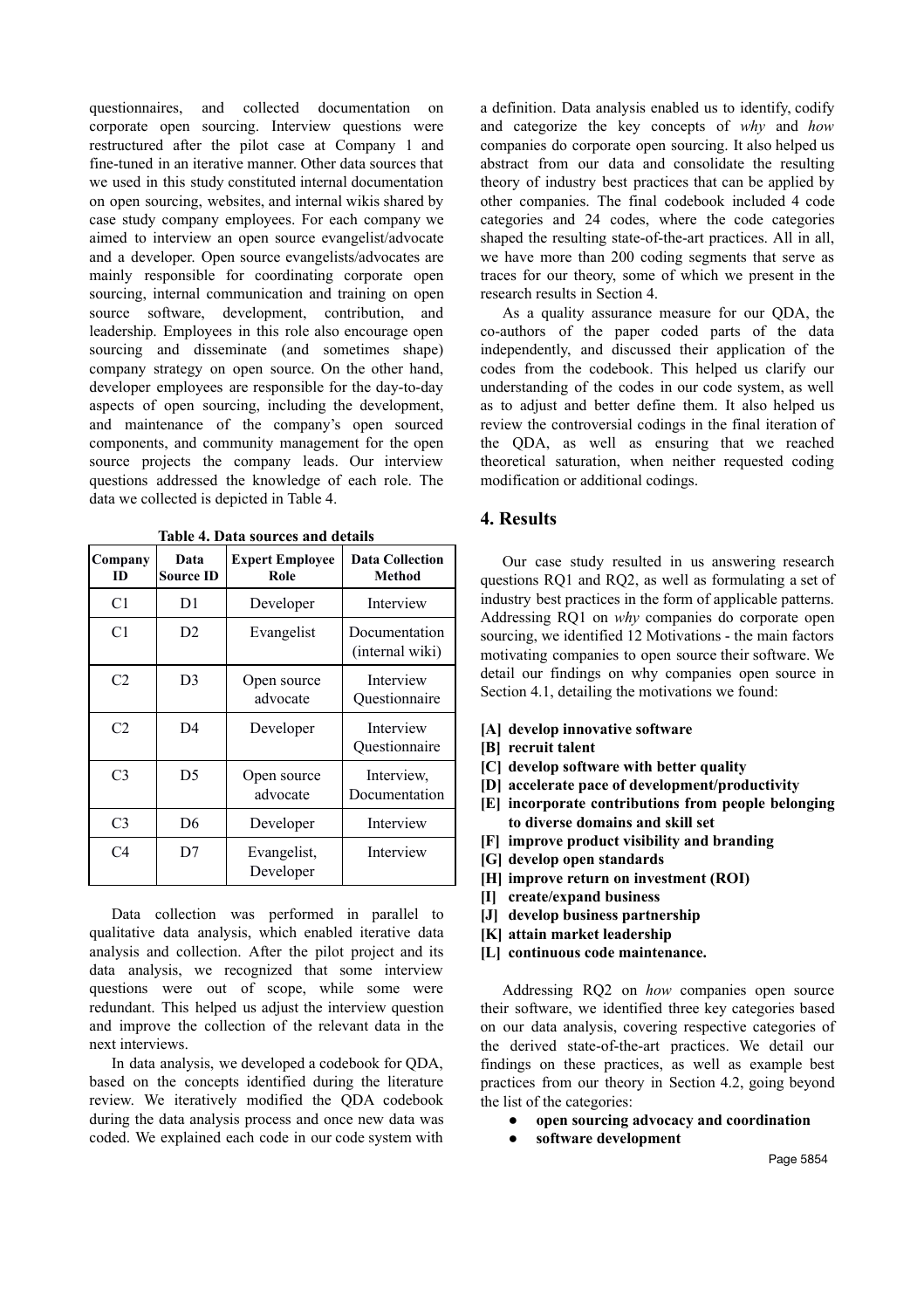#### **● project management.**

## **4.1. Corporate motivation to open source**

Answering RQ1, we found that corporate open sourcing is a strategic decision companies take with certain motivations and goals in mind. Two large categories of such goals are the business goals and the technical goals that companies expect to achieve by introducing the IS strategy of open sourcing.

The business goals for corporate open sourcing encompasses expected benefits of recruitment and talent acquisition, cost savings, ROI, demand creation, added customer value, product visibility, market creation/intrusion, and competitive advantage. Open sourcing the non-differentiating software gives companies a chance to set up new projects or to significantly contribute to existing open source projects, which can help recruit talented engineers who are actively contributing to the same projects, thus ensuring that these potential employees have the specialized skills required for a given job. Another reason to share source code is to save development costs, as many companies with similar needs and requirements pull together resources and develop superior software via open source projects in comparison to an alternative any one company would be able to develop on their own.

The technical goals for corporate open sourcing cover the expected benefits of innovation, skill and domain diversity, better code quality, software maintenance, open standards creation, rapid value addition and improved productivity. Open sourcing and developing certain software in an open source project improves code quality as outside developers can notice bugs or other code issues and suggest fixes. Open sourcing is also an efficient way to establish industry-wide standards, such as Android, a mobile operating system actively developed by Google as part of an open source project.

|  |  | Table 5. Motivation to open source in our theory |  |  |
|--|--|--------------------------------------------------|--|--|
|  |  |                                                  |  |  |

| ID             | <b>Motivation to Open Source</b>                                         | <b>Data Sources</b>                              |
|----------------|--------------------------------------------------------------------------|--------------------------------------------------|
| [A]            | develop innovative software                                              | D1, D2, D3, D4                                   |
| [B]            | recruit talent                                                           | D1, D2, D5, D6                                   |
| [C]            | develop software with better<br>quality                                  | D <sub>2</sub> , D <sub>3</sub> , D <sub>4</sub> |
| $\mathsf{[D]}$ | accelerate pace of<br>development/productivity                           | D3, D4, D6                                       |
| [E]            | incorporate contributions<br>from people belonging to<br>diverse domains | D <sub>1</sub> , D <sub>2</sub> , D <sub>5</sub> |

| [F]   | improve product visibility<br>and branding | D2, D6                          |
|-------|--------------------------------------------|---------------------------------|
| [G]   | develop open standards                     | D7                              |
| [H]   | improve return on investment               | None                            |
|       | create/expand business                     | None                            |
| $[J]$ | develop business partnership               | D <sub>2</sub> , D <sub>6</sub> |
| [K]   | attain market leadership                   | D5                              |
| L     | continuous code maintenance                |                                 |

We give an overview of the industry goals to open source coupled with the data sources from the case study companies they are based on, presented in Table 5.

As mentioned in Section 2 on related work, *Motivations H and I* have been identified in the literature, but not confirmed by our case study, while *Motivations J, K and L* have not been identified in the literature, but were derived by our case study.

## **4.2. Best practices for corporate open sourcing**

Answering RQ2, we derived eleven common state-of-the-art practices during our case study. We developed these practices based on the analysis of data sources from more than one company. Most of these practices are also backed by the literature on the high-level. Using the Context-Problem-Solution patterns we go beyond the high-level presentation of the practices, presenting actionable details as an extension of our theory. Table 6 presents the best practices of our theory and their respective categories.

| ID               | Cat.     | <b>Best Practice (Name)</b>                             |
|------------------|----------|---------------------------------------------------------|
| BP01             | People   | <b>Build Open Sourcing Clearing House</b>               |
| BP02             | People   | Build Open Sourcing Central Team                        |
| <b>BP03</b>      | Policy   | Create & Use Strategic Decision<br><b>Making Policy</b> |
| <b>BP04</b>      | Process  | Create & Use Open Sourcing<br>Realization Workflow      |
| <b>BP05</b>      | Policy   | Control Strategically                                   |
| <b>BP06</b>      | People   | Deploy a Central Coordinator                            |
| BP <sub>07</sub> | Artifact | Create Flexible & Extensible                            |

**Table 6. List of industry best practices**

Page 5855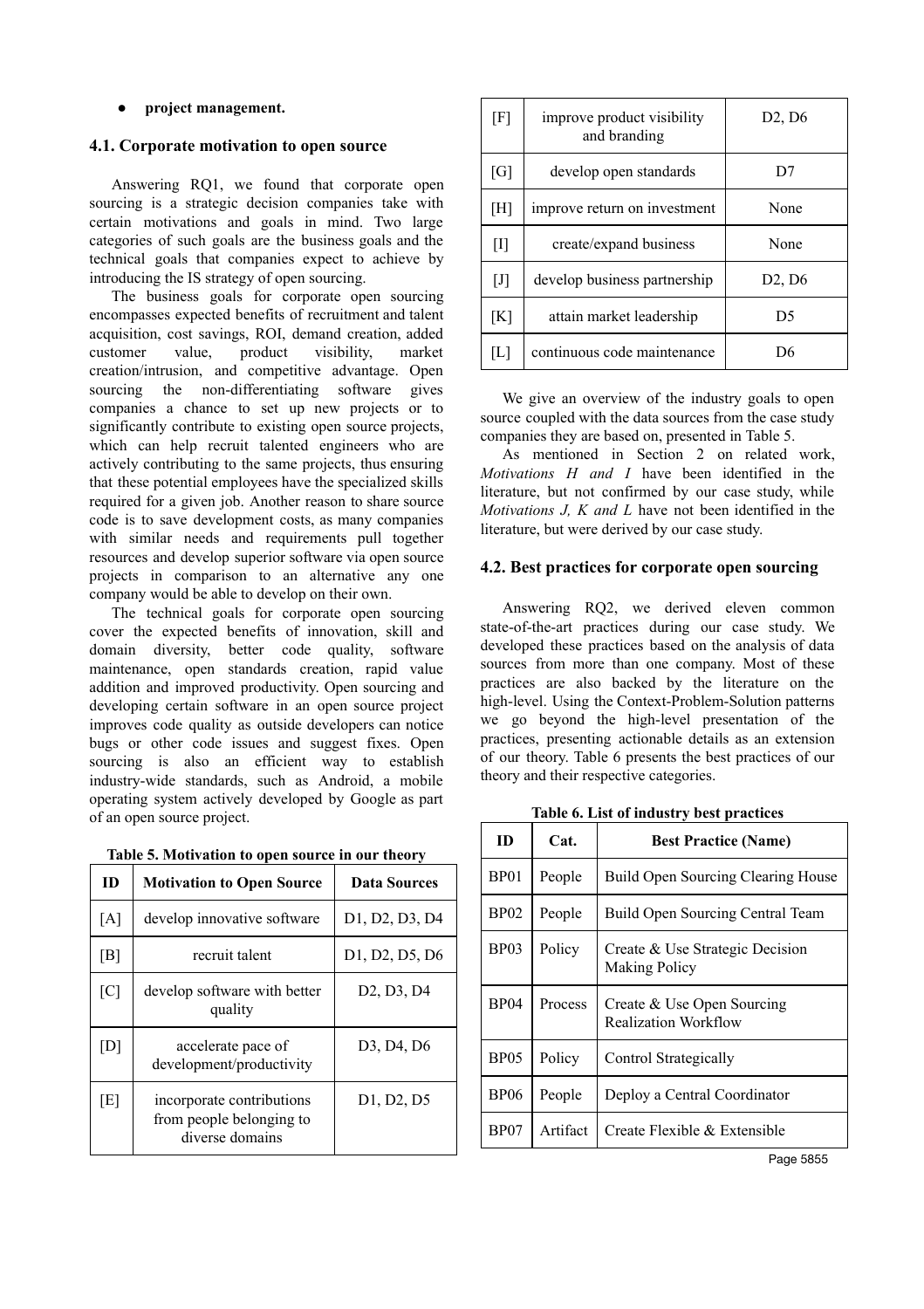|             |          | Software                                                             |
|-------------|----------|----------------------------------------------------------------------|
| <b>BP08</b> | Artifact | Abstract Differentiating Features &<br>Protect Intellectual Property |
| <b>BP09</b> | Process  | Plan Small & Rapid Iterations                                        |
| <b>BP10</b> | Tooling  | Use a Centralized Dashboard                                          |
| BP11        | Policy   | Respect License                                                      |

**Open Sourcing Advocacy and Coordination.** Best practices *BP01, BP02, BP03, BP04* correspond to this thematic category. They cover the establishment of open source governance processes in companies to deal with the complexities of corporate open sourcing in an efficient manner, while encouraging open source contributions. These practices establish a framework and the rules for the company and its employees to follow. All these practices have the same actor Open Source Evangelist/Advocate/Coordinator. Table 7 presents an example best practice from our handbook on corporate open sourcing (full set of practices).

### **Table 7. Example best practice BP03**

#### **ID: BP03**

**Name:** Create & Use Strategic Decision Making Policy

**Context:** Your company decided to realize the benefits of open sourcing and wants to formulate processes and guidelines required to implement open sourcing for some of its potential software components.

**Problem:** On what basis does the  $\rightarrow$  *open source clearing house* approve a software component for open sourcing, while protecting the company's differentiating features and intellectual property? What are the guidelines that support the clearing house to review an incubated product and approve it for migration to the real open source environment?

**Solution:** The open-source advocate of the company in consultation with all stakeholders of open-sourcing should create a strategic decision making policy. This policy document will serve as guidelines to the → *open source clearing house* to approve and review the open-sourcing project. The enacted policies are highly company dependent and their strategy behind open-sourcing. In addition to various other factors, the policies should contain answers to the following questions:

- 1. What factors do we need to check to decide whether a software component can be open sourced?
- 2. What are the strategic motivations to open source software the component?
- 3. What are the common characteristics of a software component to be considered for open sourcing?
- 4. What are the factors related to intellectual property that should be considered?
- 5. Under what conditions should a software component be never open sourced?
- 6. How should a component be developed to be easily open sourced? What are the architecture, design and

implementation concerns that a software component must be checked for?

7. What are the business factors (e.g. related to competitive features, domain knowledge or unique selling point) to consider for approving a project for open sourcing?

**Traces in our data:** [C1, D2] [C2, D3], [C2, D4], [C3, D5], [C3, D6], [C4, D7]

**Example trace in our data:** "If a project is a good candidate for open source, the team should know from the start that the *code or hardware needs to be built in a certain way so it's robust yet easy to use. The software also needs to be able to be decoupled from internal-only infrastructure."* [C2, D4]

**Project Management.** Best practices *BP05, BP06, and BP09* correspond to this thematic category. They cover different aspects of project management that operationalize the practices on open source coordination. Companies should follow the proposed guidelines to strategically control the projects they open source, as well as to plan projects with open sourcing in mind.

|  | Table 8. Example best practice BP06 |  |  |  |
|--|-------------------------------------|--|--|--|
|--|-------------------------------------|--|--|--|

**ID: BP06 Name:** Deploy a Central Coordinator **Context:** The company has open sourced one or many software components and the open sourced software has contributors from both internal and external developers.

**Problem:** Who will coordinate various aspects of an open source community after open sourcing to manage both internal and external contributions?

**Solution:** The project management team should deploy a central coordinator who will manage project control, communication and other aspects between the internal and external contributors. This coordinator will enable community building. This role would be advantageous to the company to influence strategic decisions and team building. The coordinator should set up a proper communication channel and should organize regular meetups with internal and external developers to discuss community policy changes, future planning and any challenges identified in the open source community (tooling, processes).

**Traces in our data:** [C1, D1], [C2, D3], [C3, D5], [C4, D7] **Example trace in our data:** "So I run our open source *program [office] which helps our engineers participate in open source development who contribute projects they built internally to open source projects. We then offer [other developers] to contribute to the projects that are open sourced."* [C3, D5]

**Software Development.** Best practices *BP07, BP08, BP10, and BP11* correspond to this thematic category. They cover how engineers should develop and open source software, while respecting open source licenses and protecting their company's intellectual property.

To conclude, we present how the best practices are connected forming a process for corporate open sourcing of high industry relevance, presented in Figure 1.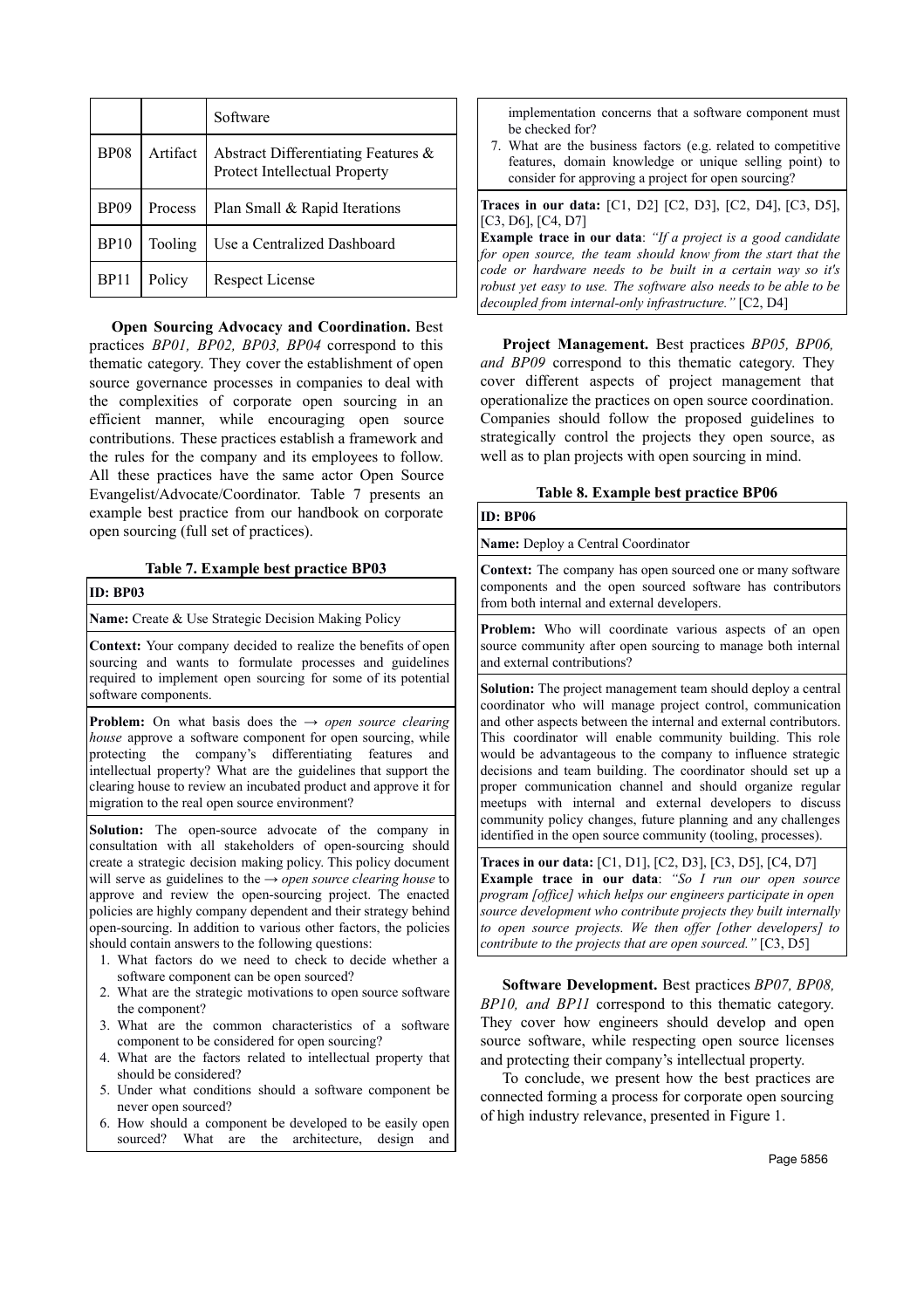

**Figure 1. Process of Corporate Open Sourcing**

## **5. Limitations**

The main limitation of this research is that the results are derived based on case studies conducted across four companies only. Confirmatory future research with a widened coverage can further validate the findings presented in this paper. Furthermore, to assure the quality of the research method used, we used the Checklist for Software Engineering Case Study Research [13], following the actual case study.

Our findings regarding the motivation of corporate open sourcing were a consolidated result based on both literature survey and case study. However, the derived best practice patterns were in conjunction with only the case studies since scientific literature in this area was scarce. The best practices presented in this paper does not cover the entire spectrum of corporate open sourcing since it was limited by the scope of the case studies conducted, thus our theory does not claim to cover the topic of open sourcing entirely. Future research could help in finding best practices which can fill the gaps in this research and refine our findings.

Confirmability - the degree to which the authors are neutral towards the inquiry and their potential bias effect on the findings, is another potential limitation. Qualitative data research realized by only one researcher has inherent subjectivity and bias. In our case one co-author performed most of the QDA. Even though we followed the research method constructs carefully, there is potential bias associated with method interpretation and application. To address this, another co-author

independently coded parts of the data, after which the co-authors reviewed and discussed their codings.

## **6. Conclusions**

In this study we identified the key motivations for companies to open source based on the case study conducted. Answering the RQ1 of *why* companies should open source, we mapped the motivations to both the related literature and to the data we collected during the study. Most companies can benefit from identifying and open sourcing their non-differentiating software components, but it must be done in following certain practices and processes. Answering the RQ2 of *how* companies should open source, we developed a practice-based theory of state-of-the-art practices that form a handbook on corporate open sourcing. We gave an overview of the best practices and categorized them. We also presented two practice examples in an actionable format of Context-Problem-Solution patterns. To find more best practices we developed, check out this external link to a PDF [document](https://faubox.rrze.uni-erlangen.de/dl/fiEzF5fpGoK2fvKdaNvAih2g/Support_HICSS_Paper_Corporate_Open_Sourcing.pdf)<sup>4</sup>, where we also presented the appendices to this paper. We also demonstrated that the best practices we derived can be used as part of a unified process, which connects all the actors and practices into one workflow.

Further research we see on this topic can focus on a systematic approach to measure the realized versus expected benefits of corporate open sourcing, a detailed

<sup>4</sup> External PDF with additional results, appendices to this paper [https://faubox.rrze.uni-erlangen.de/dl/fiEzF5fpGoK2fvKdaNvAih2g/S](https://faubox.rrze.uni-erlangen.de/dl/fiEzF5fpGoK2fvKdaNvAih2g/Support_HICSS_Paper_Corporate_Open_Sourcing.pdf) [upport\\_HICSS\\_Paper\\_Corporate\\_Open\\_Sourcing.pdf](https://faubox.rrze.uni-erlangen.de/dl/fiEzF5fpGoK2fvKdaNvAih2g/Support_HICSS_Paper_Corporate_Open_Sourcing.pdf) Page 5857